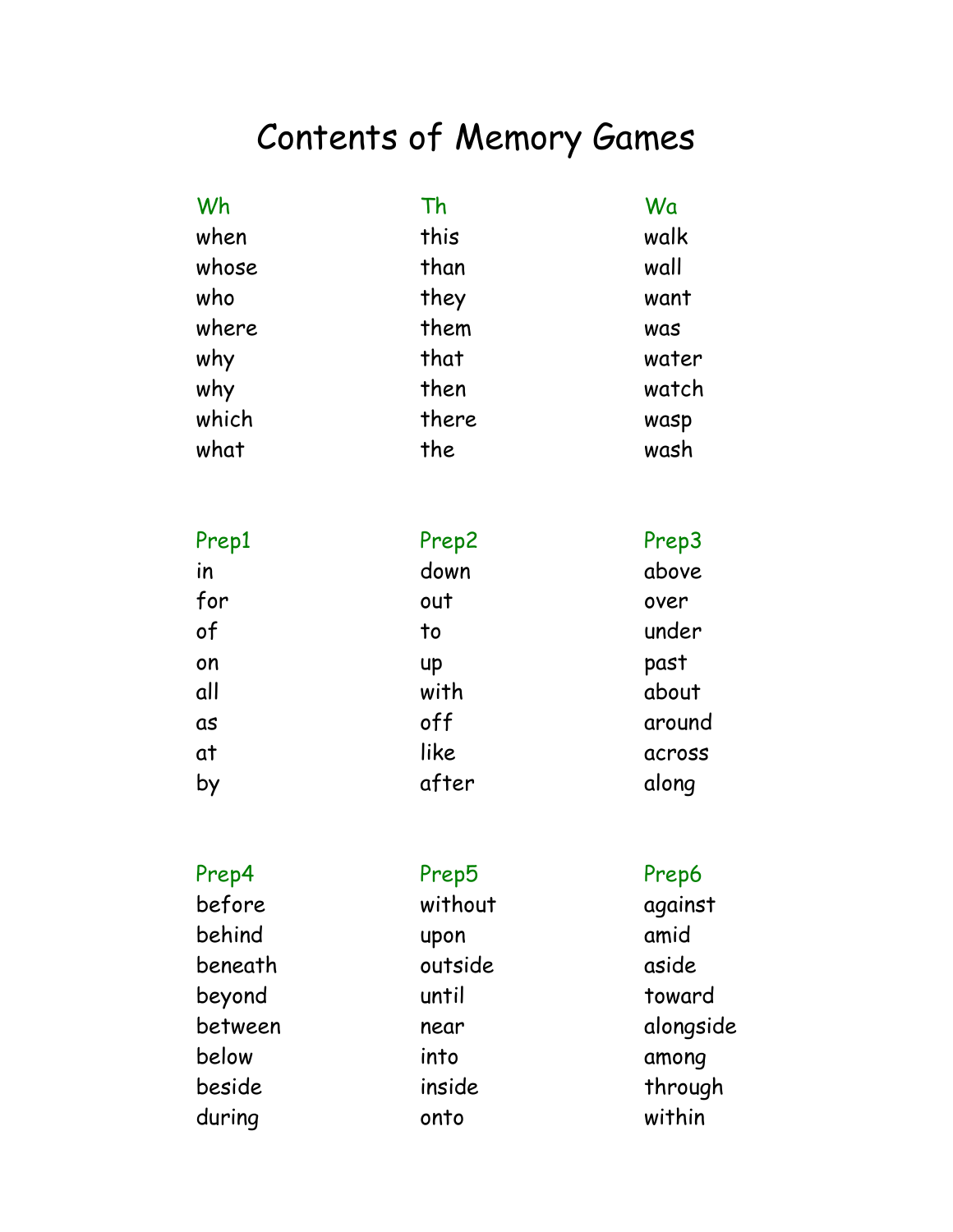#### **Instructions**

There are nine games in the set. Cut along the lines on the word cards to create decks. Place each deck in a small vinyl envelope.

Three games (gray) each present eight words. Most of these are high frequency words but also contain other words that have the same beginning letter combinations (Th, Wh, Wa).

Six games (cream) each present eight different prepositions. These are numbered according to level of difficulty as Prep(ositions)1, Prep2, Prep3, Prep4, Prep5, and Prep6.

Each game consists of sixteen cards. Each word appears twice. Children lay the cards on a table with the word sides down. The first child picks up a word and places it back down on the table. He then picks up a second card. If that card contains the same word as the first one, the child may pick up both of the cards, pronounce the word, and lay them down in front of him. He then picks up another two cards to see if there is a match. The first player continues until no match is found. If the cards donít match, his turn is over and a second player repeats the process. Play continues until all words have been picked off the table.

Teachers may change the rules in any way that serves their own purposes.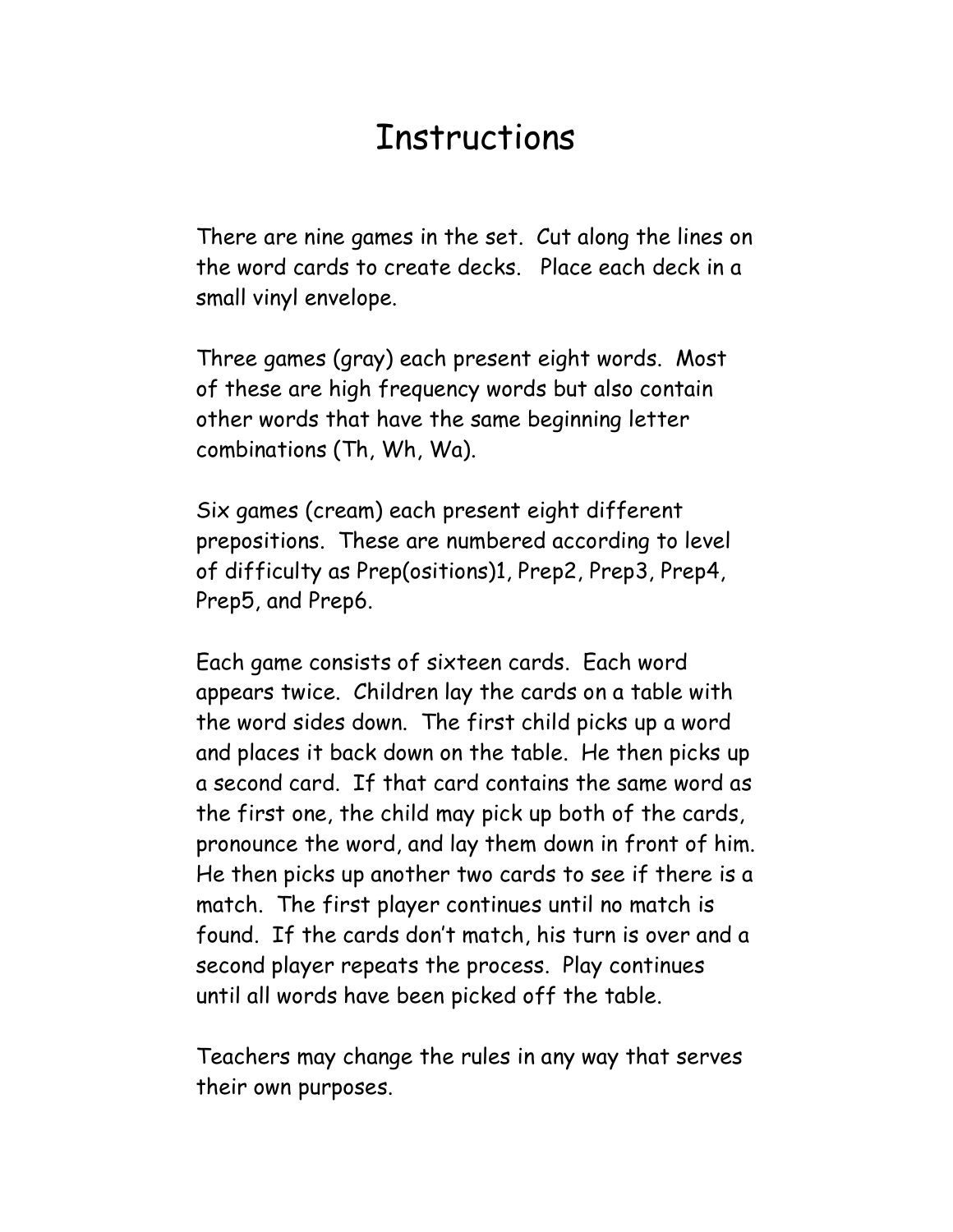### Memory Games (9 games)

Print games in landscape orientation on fronts and backs of 110 lb. card stock. Be careful to match words with deck identification.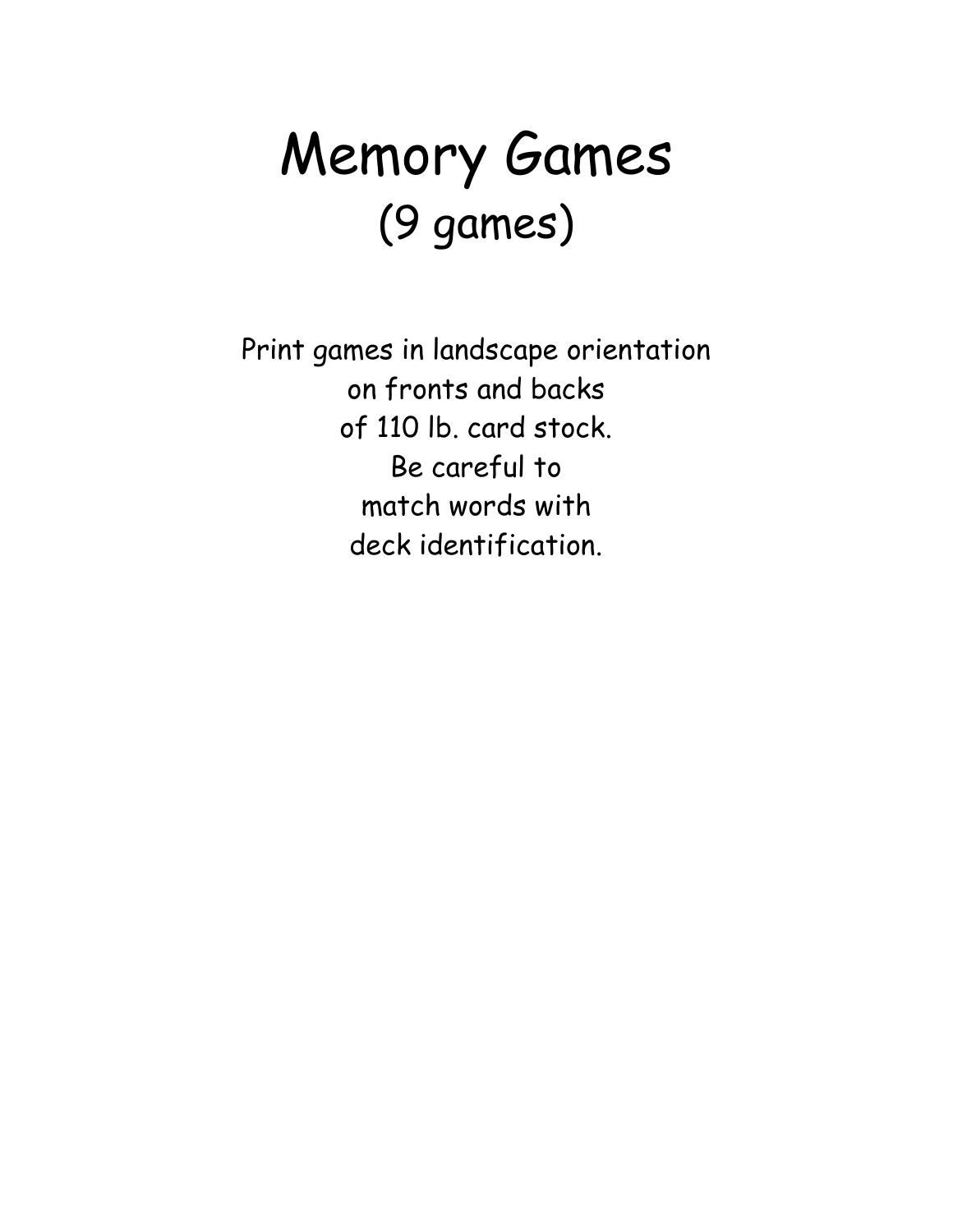| when  | whose | who   | why  |
|-------|-------|-------|------|
| where | why   | which | what |
| when  | whose | who   | why  |
| where | why   | which | what |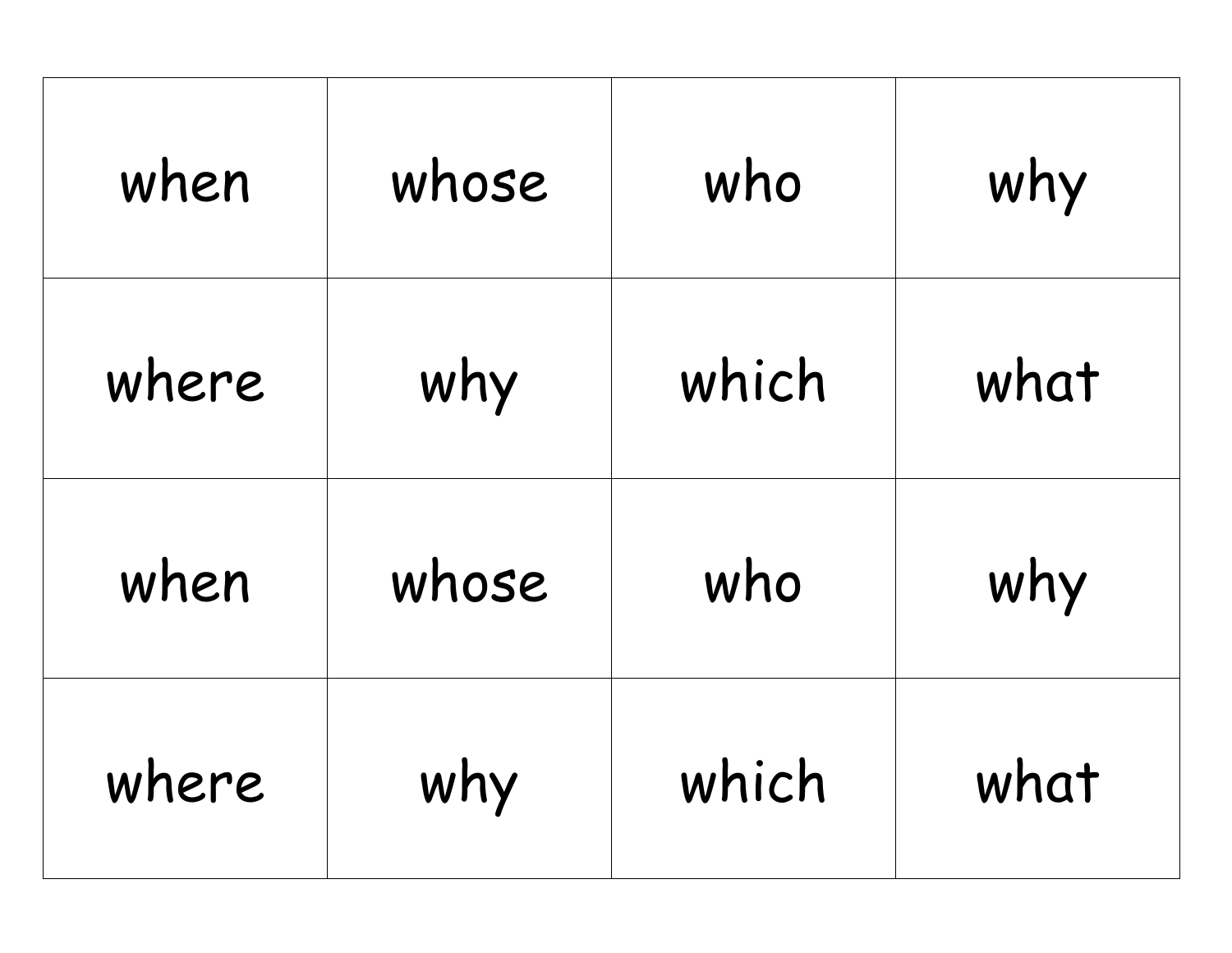### $\alpha$ When  $\alpha$ When  $\alpha$ When  $\alpha$ When

#### a Wha a Wha a Wha  $\alpha$ Whso

 $\alpha$ When  $\alpha$ When  $\alpha$ When  $\alpha$ When

 $\alpha$ When  $\alpha$ When  $\alpha$ When  $\alpha$ When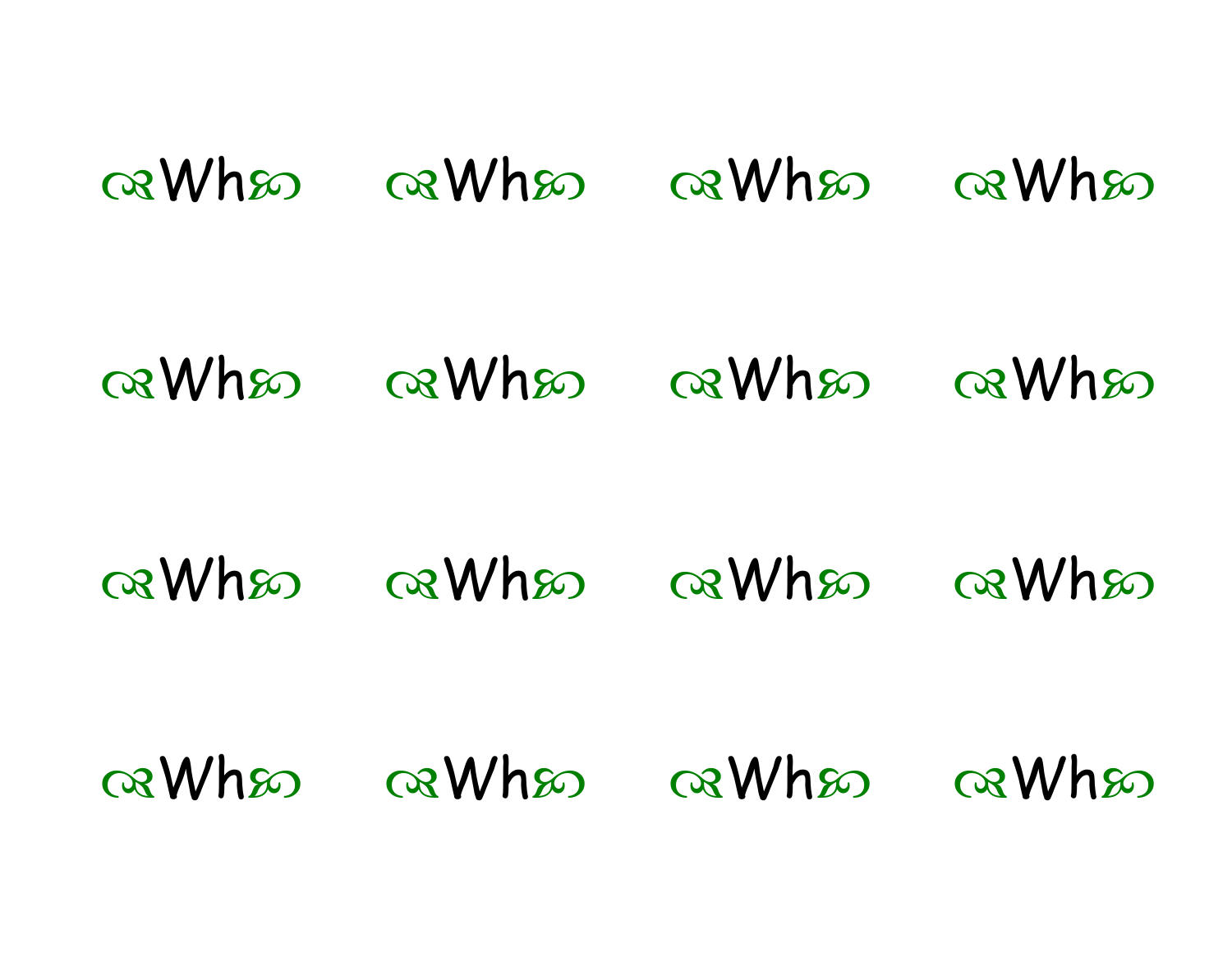| this | than | they  | them |
|------|------|-------|------|
| that | then | there | the  |
| this | than | they  | them |
| that | then | there | the  |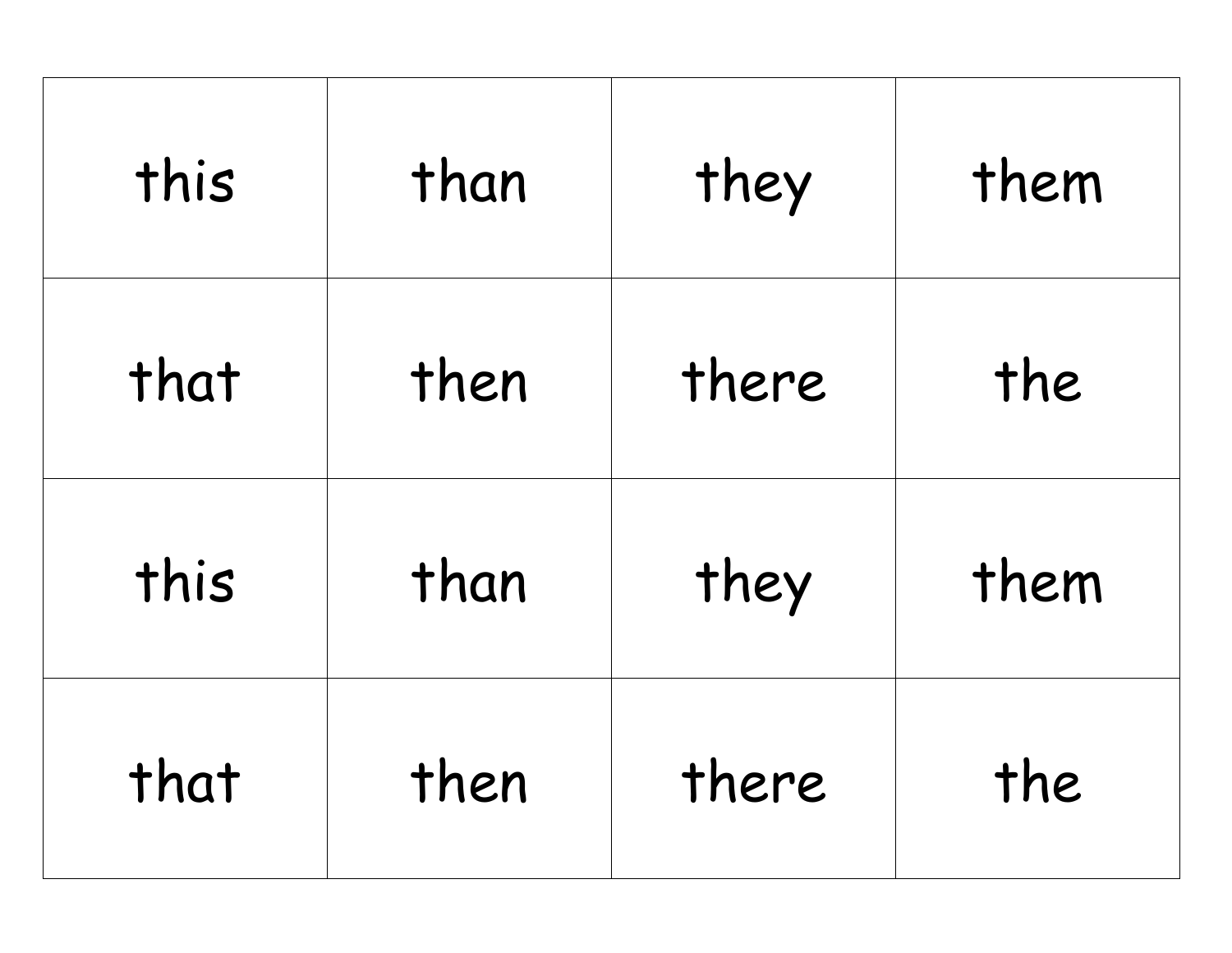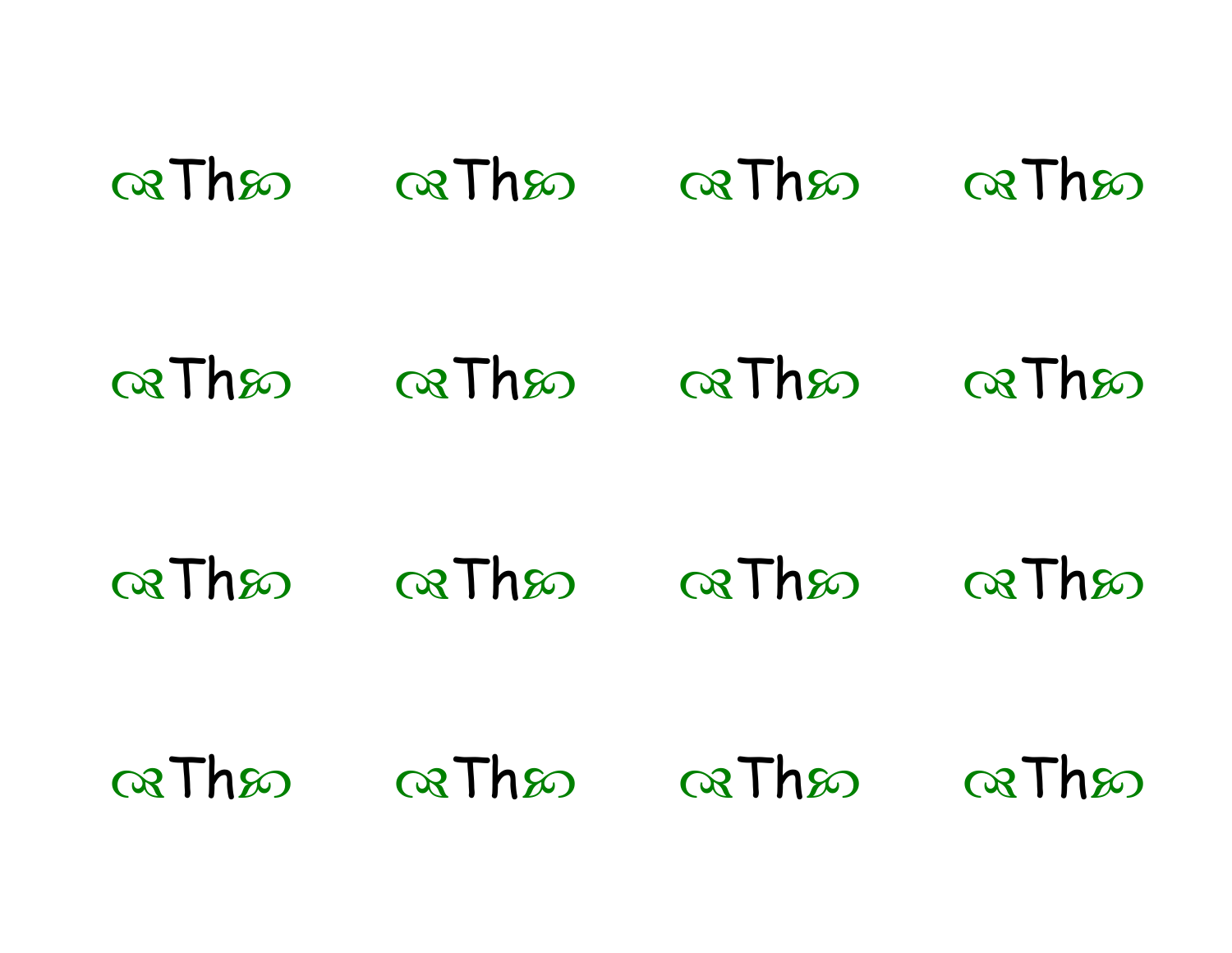| walk  | wall  | want | <b>Was</b> |
|-------|-------|------|------------|
| water | watch | wasp | wash       |
| walk  | wall  | want | <b>WAS</b> |
| water | watch | wasp | wash       |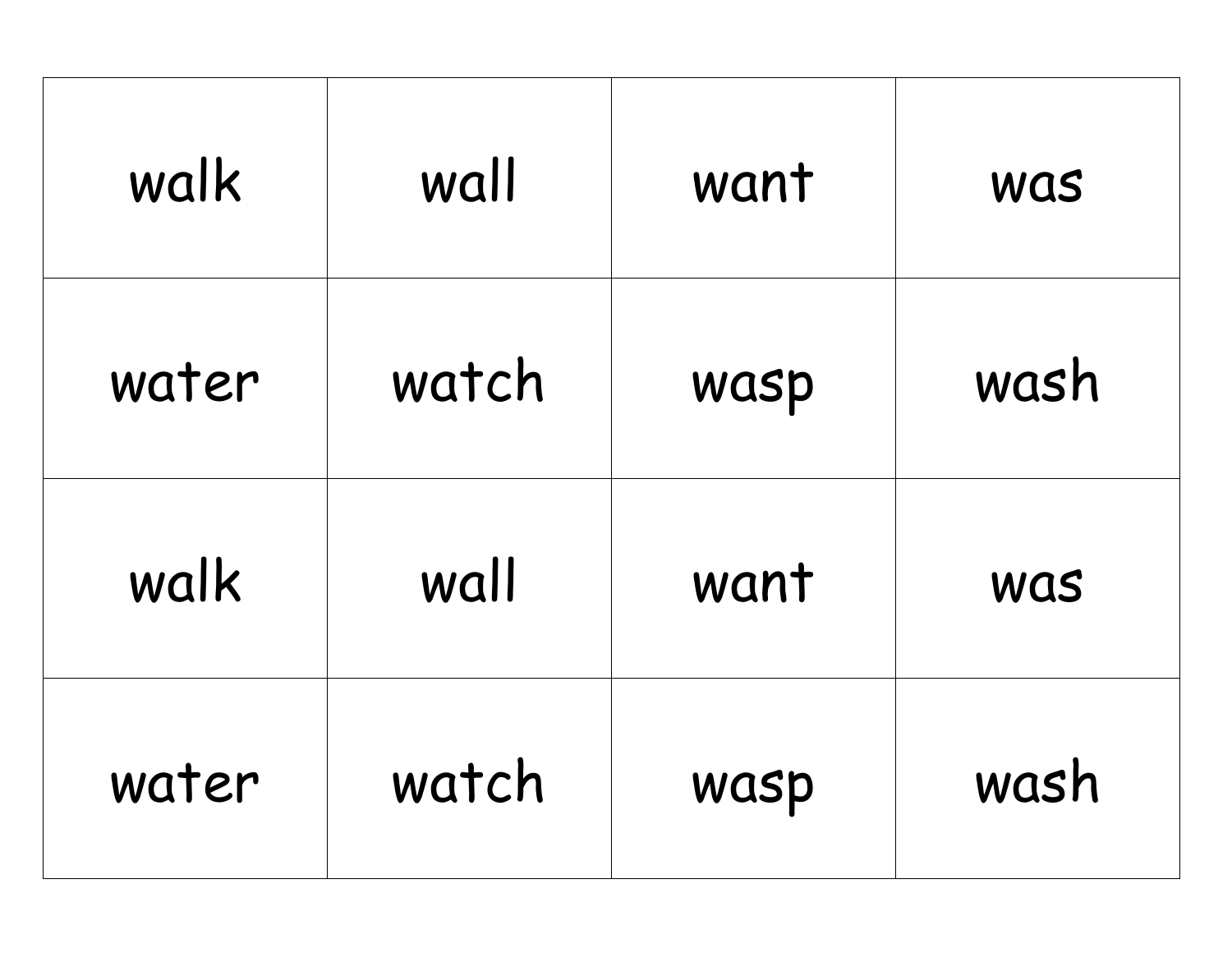### GRWASO GRWASO GRWASO GRWASO

#### $\alpha$ Was  $\alpha$ Was  $\alpha$ Was

 $\alpha$ Was  $\alpha$ Was  $\alpha$ Was  $\alpha$ Was

 $\alpha$ Was  $\alpha$ Was  $\alpha$ Was  $\alpha$ Was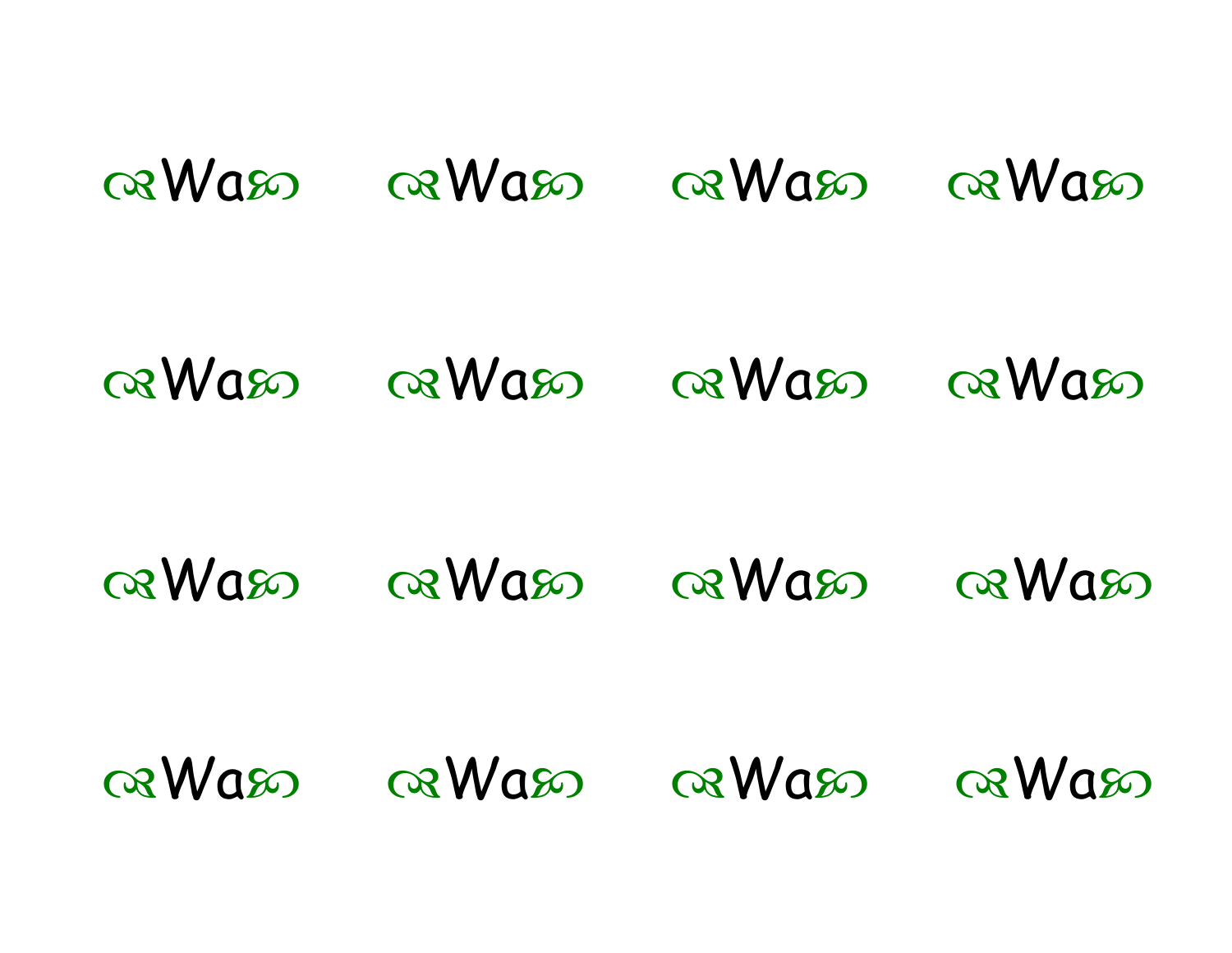| in  | for | of | on |
|-----|-----|----|----|
| all | as  | at | by |
| in  | for | of | on |
| all | as  | at | by |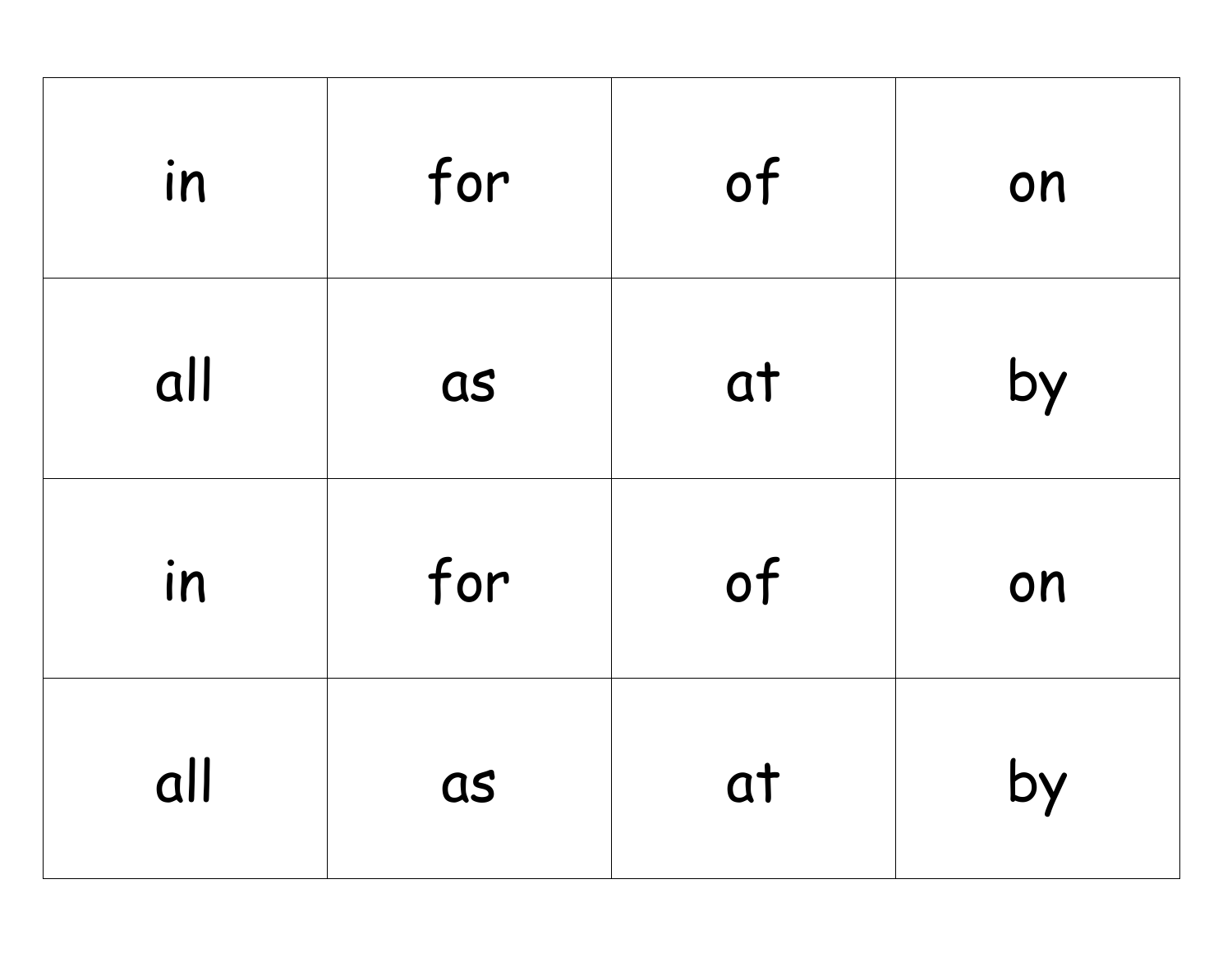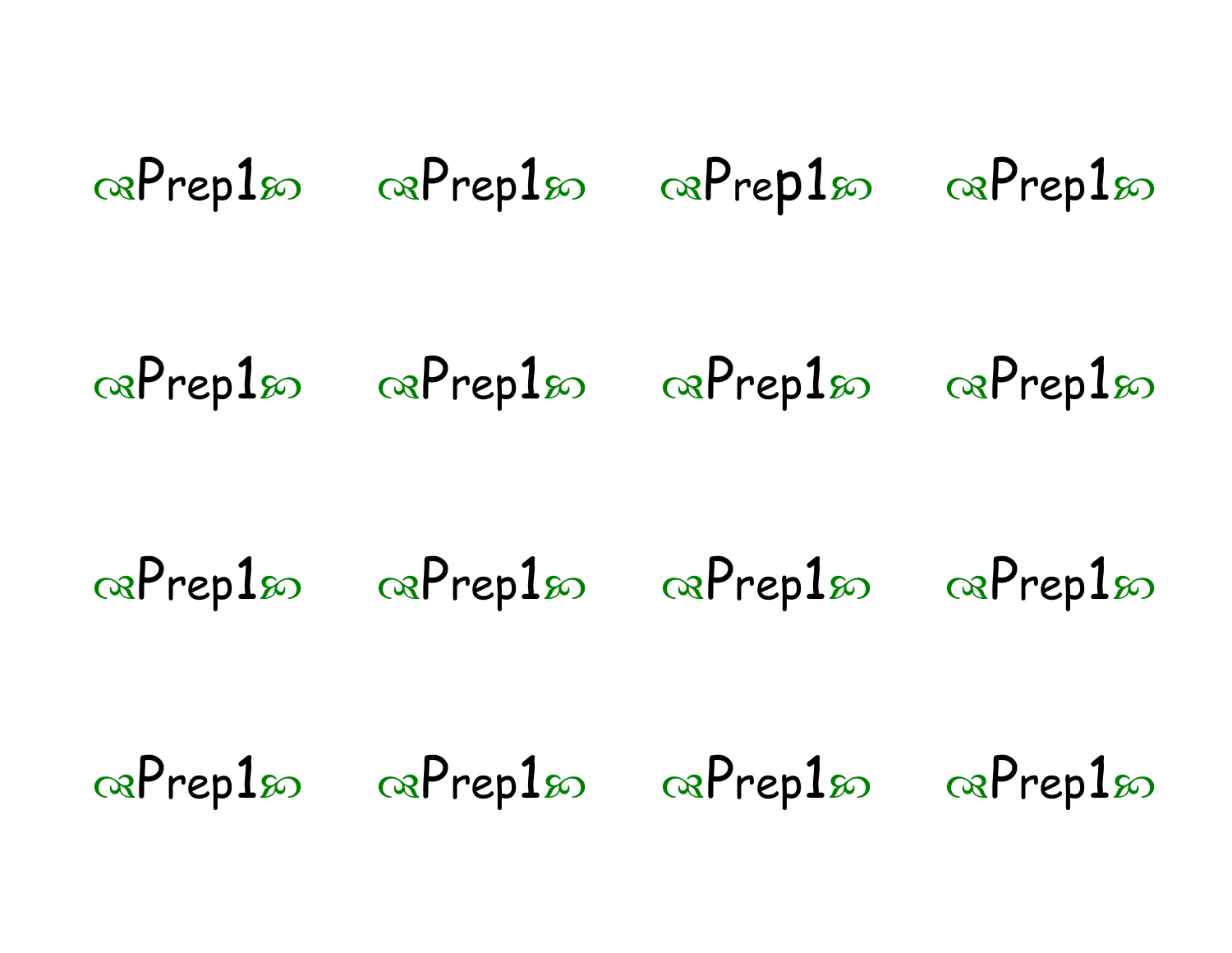| down | out | to   | up    |
|------|-----|------|-------|
| with | off | like | after |
| down | out | to   | up    |
| with | off | like | after |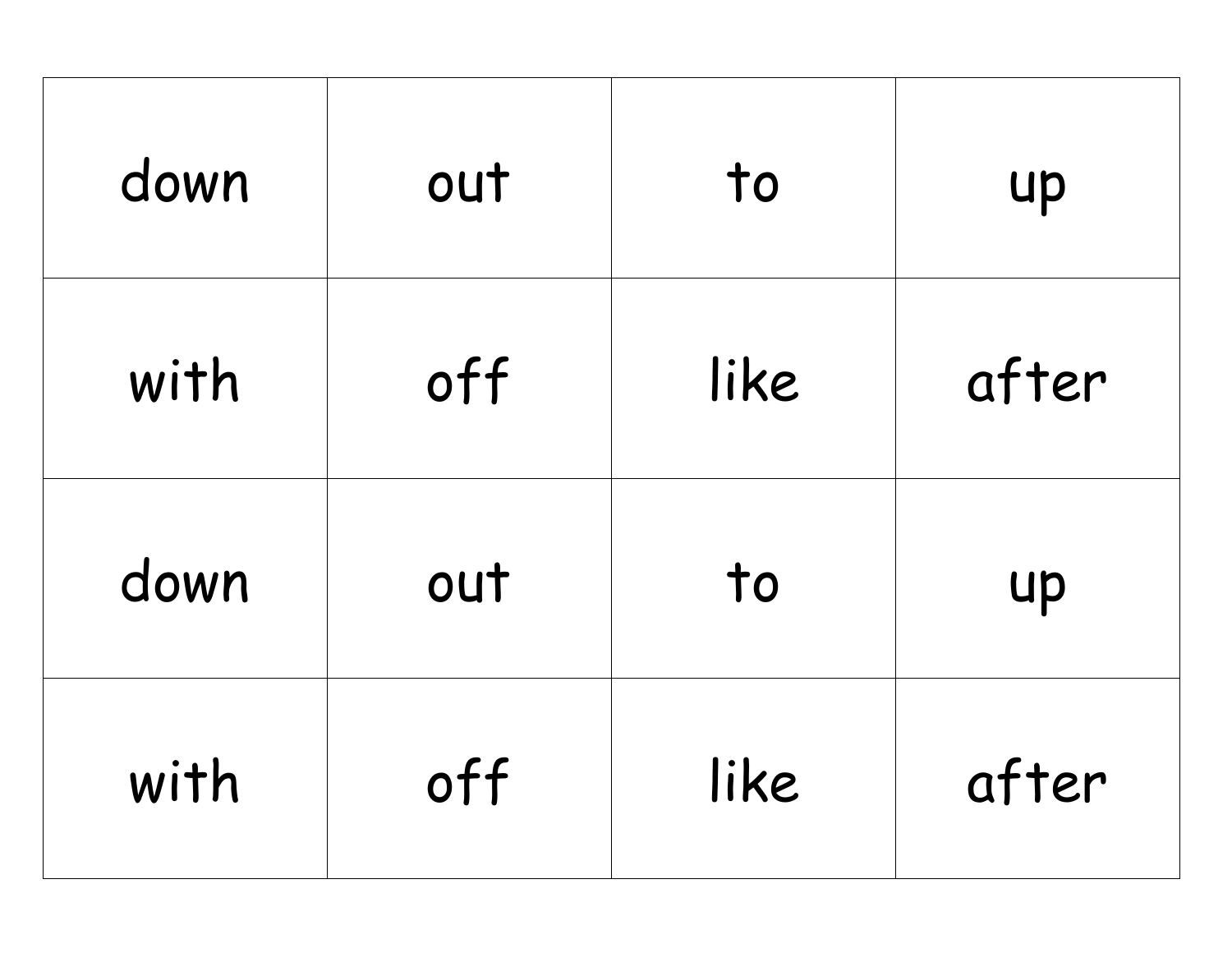# $\infty$   $\infty$   $\infty$   $\infty$   $\infty$   $\infty$   $\infty$   $\infty$   $\infty$   $\infty$  $\infty$  Prep2s  $\infty$   $\infty$ Prep2s  $\infty$  Prep2s  $\infty$  Prep2s  $\infty$   $\infty$ Prep2s  $\infty$  Prep2s  $\infty$  Prep2s  $\infty$   $\infty$ Prep2s  $\infty$  Prep2s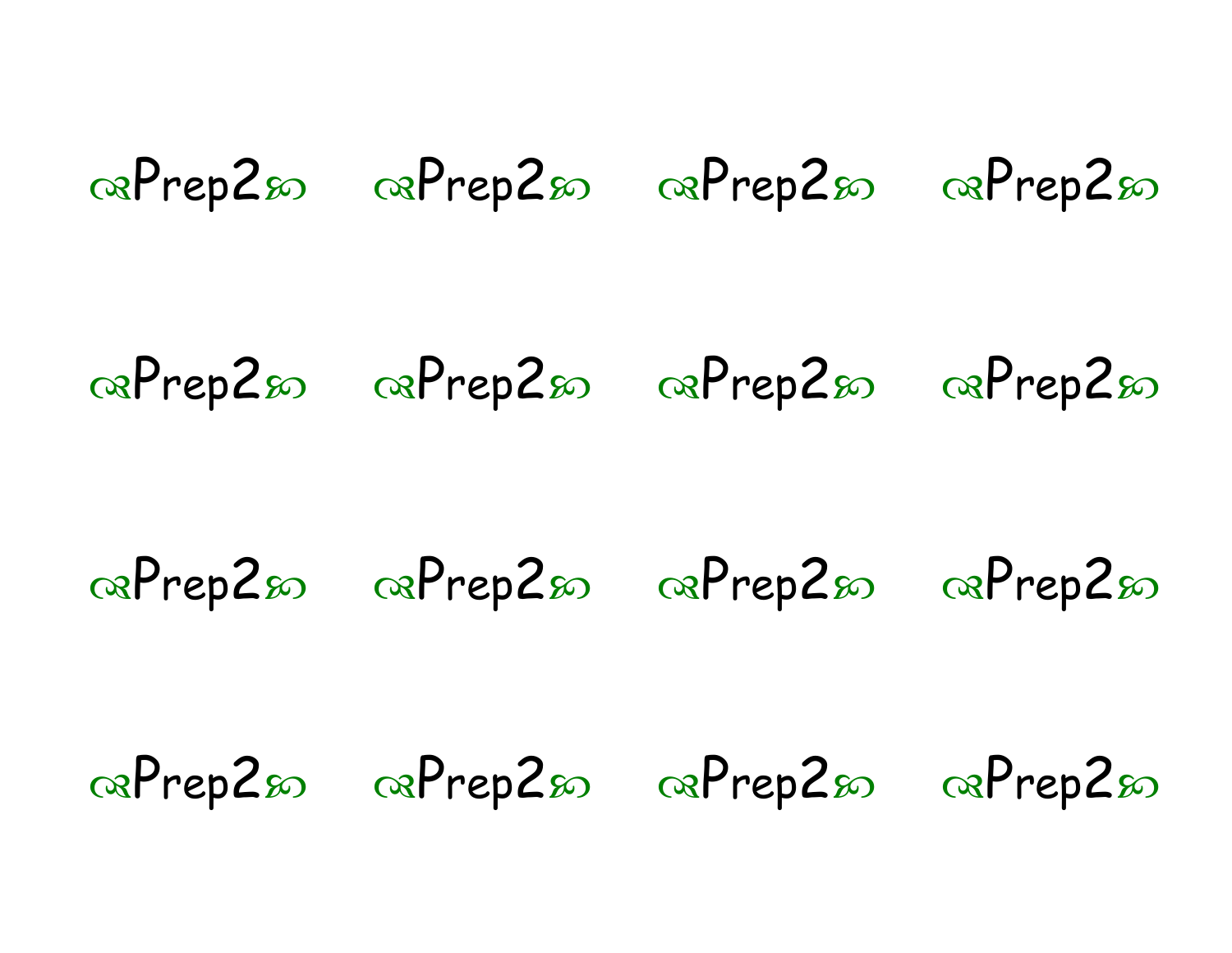| above | over   | under  | past  |
|-------|--------|--------|-------|
| about | around | across | along |
| above | over   | under  | past  |
| about | around | across | along |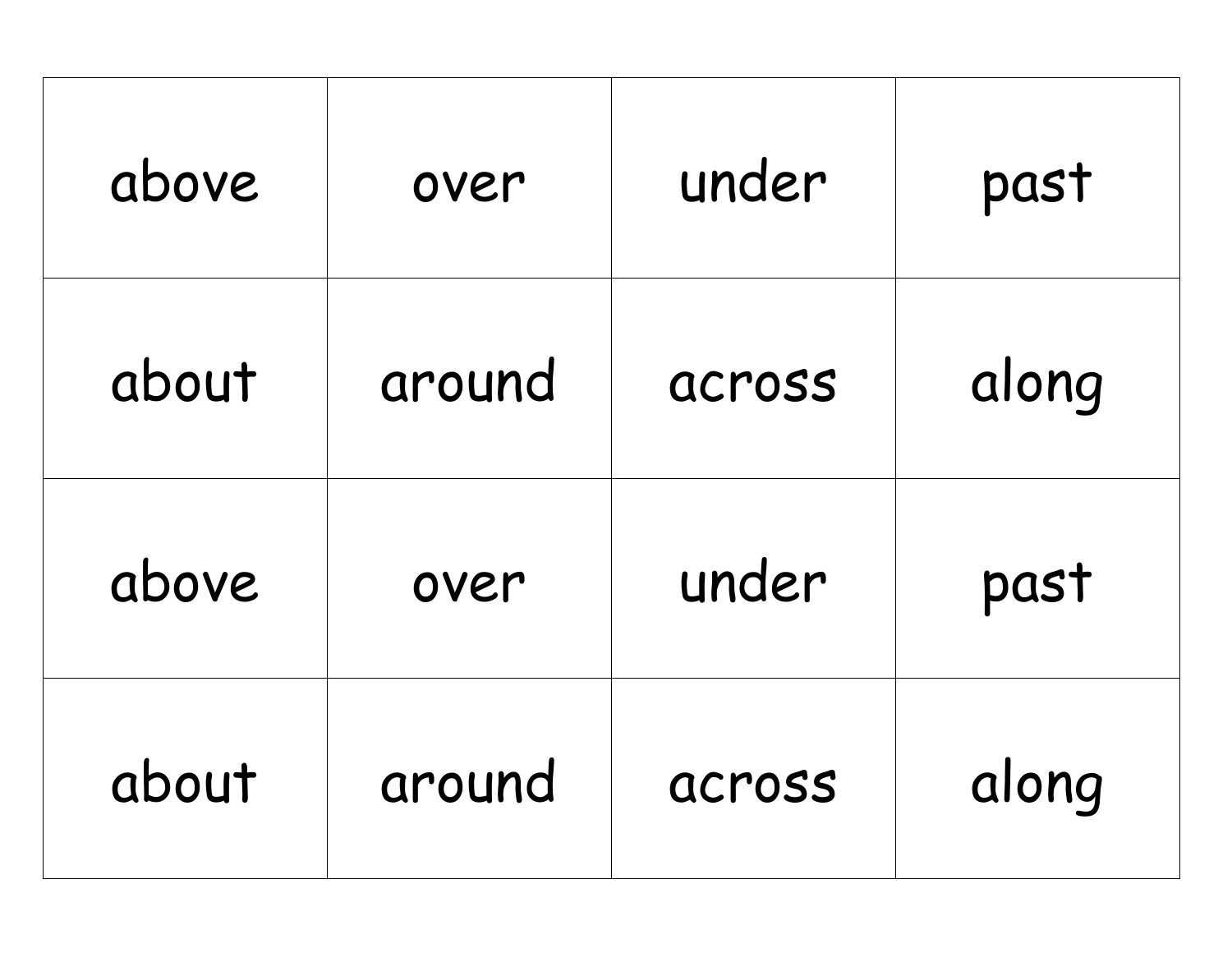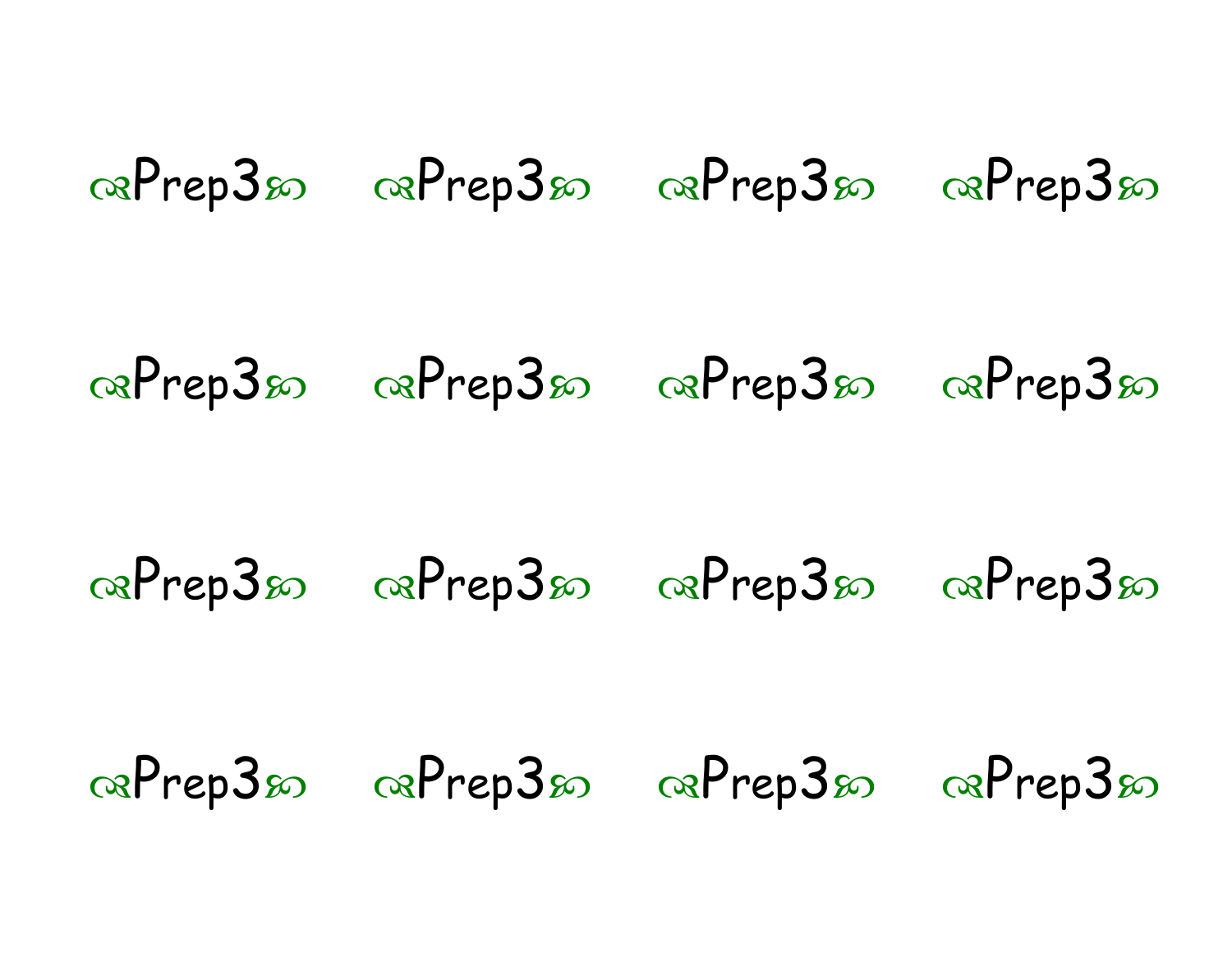| before  | behind | beneath | beyond |
|---------|--------|---------|--------|
| between | below  | beside  | during |
| before  | behind | beneath | beyond |
| between | below  | beside  | during |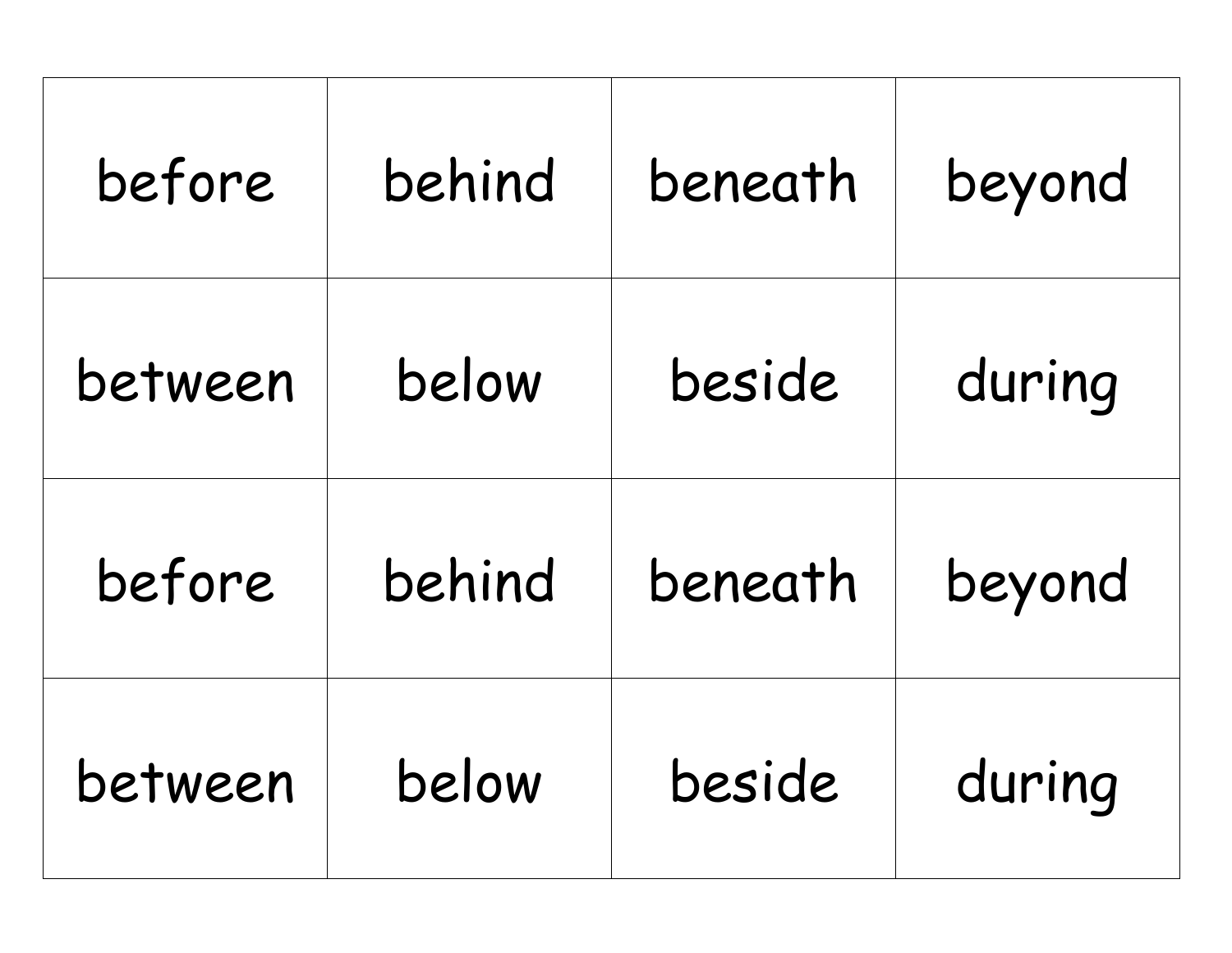# $\infty$  Prep4s  $\infty$  Prep4s  $\infty$  Prep4s  $\infty$  Prep4s  $\infty$   $\infty$ Prep4s  $\infty$  Prep4s  $\infty$  Prep4s  $\infty$   $\infty$ Prep4s  $\infty$  Prep4s  $\alpha$ Prep4 $\omega$   $\alpha$ Prep4 $\omega$   $\alpha$ Prep4 $\omega$   $\alpha$ Prep4 $\omega$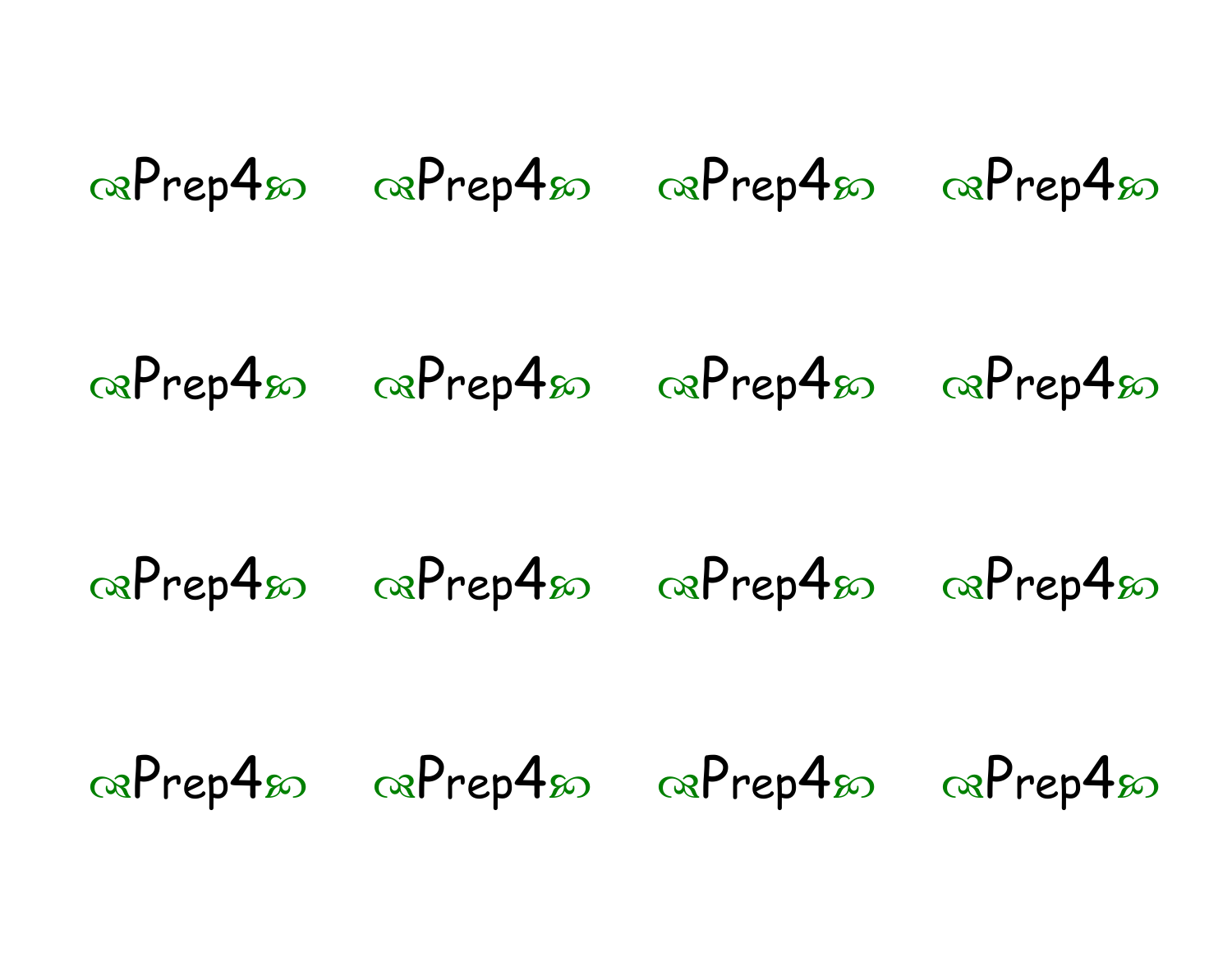| without | upon | outside | until |
|---------|------|---------|-------|
| near    | into | inside  | onto  |
| without | upon | outside | until |
| near    | into | inside  | onto  |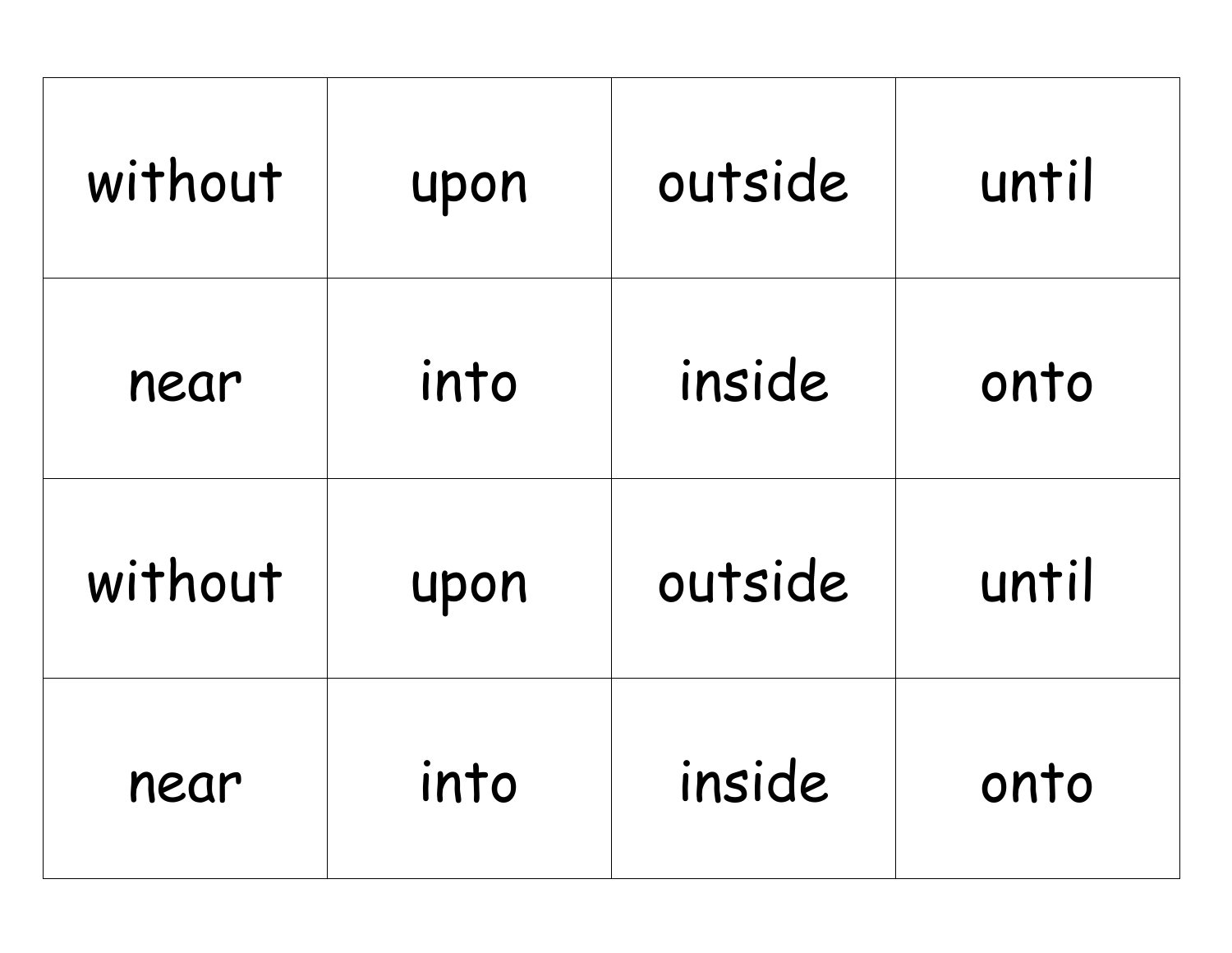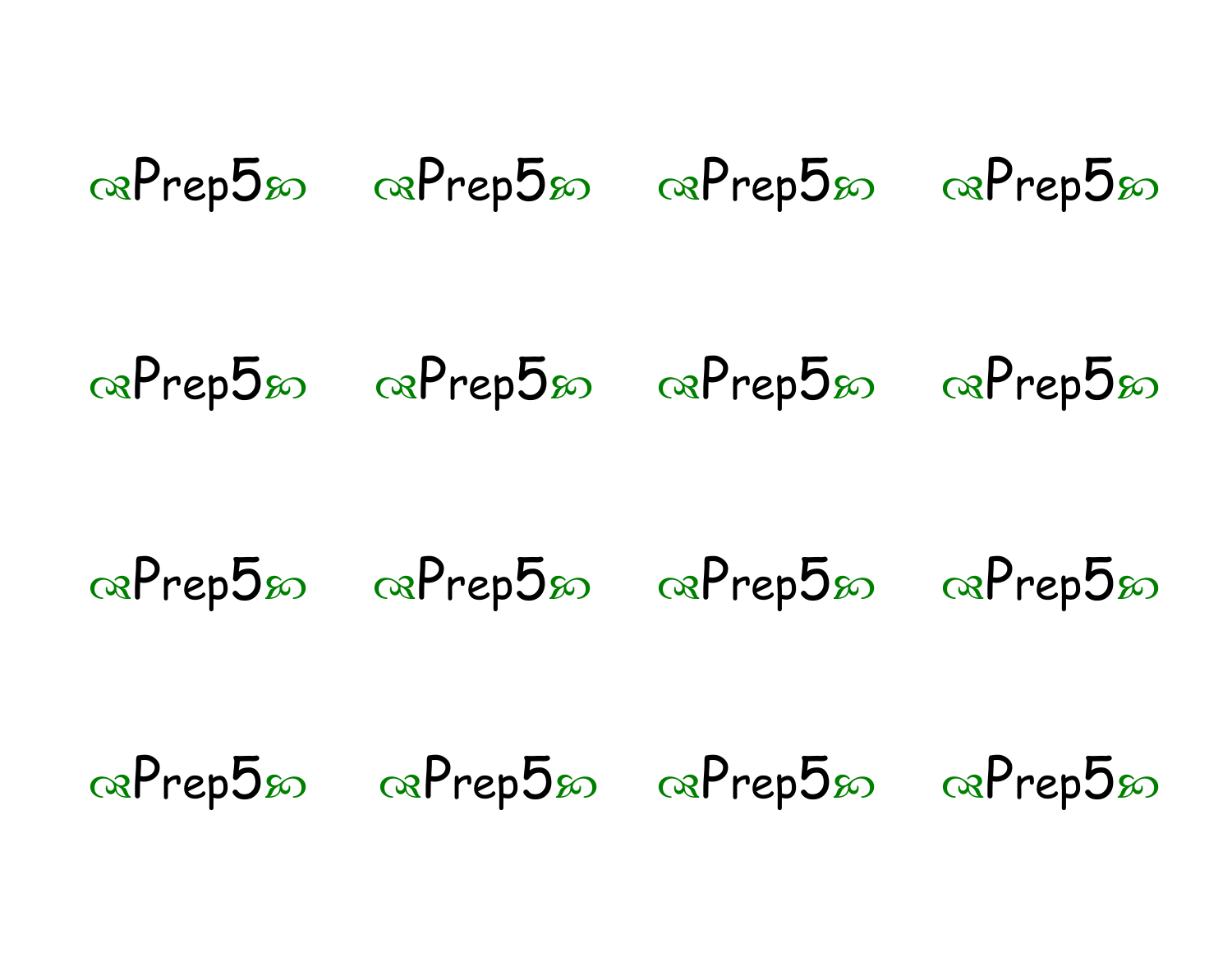| against   | amid  | aside   | toward |
|-----------|-------|---------|--------|
| alongside | among | through | within |
| against   | amid  | aside   | toward |
| alongside | among | through | within |